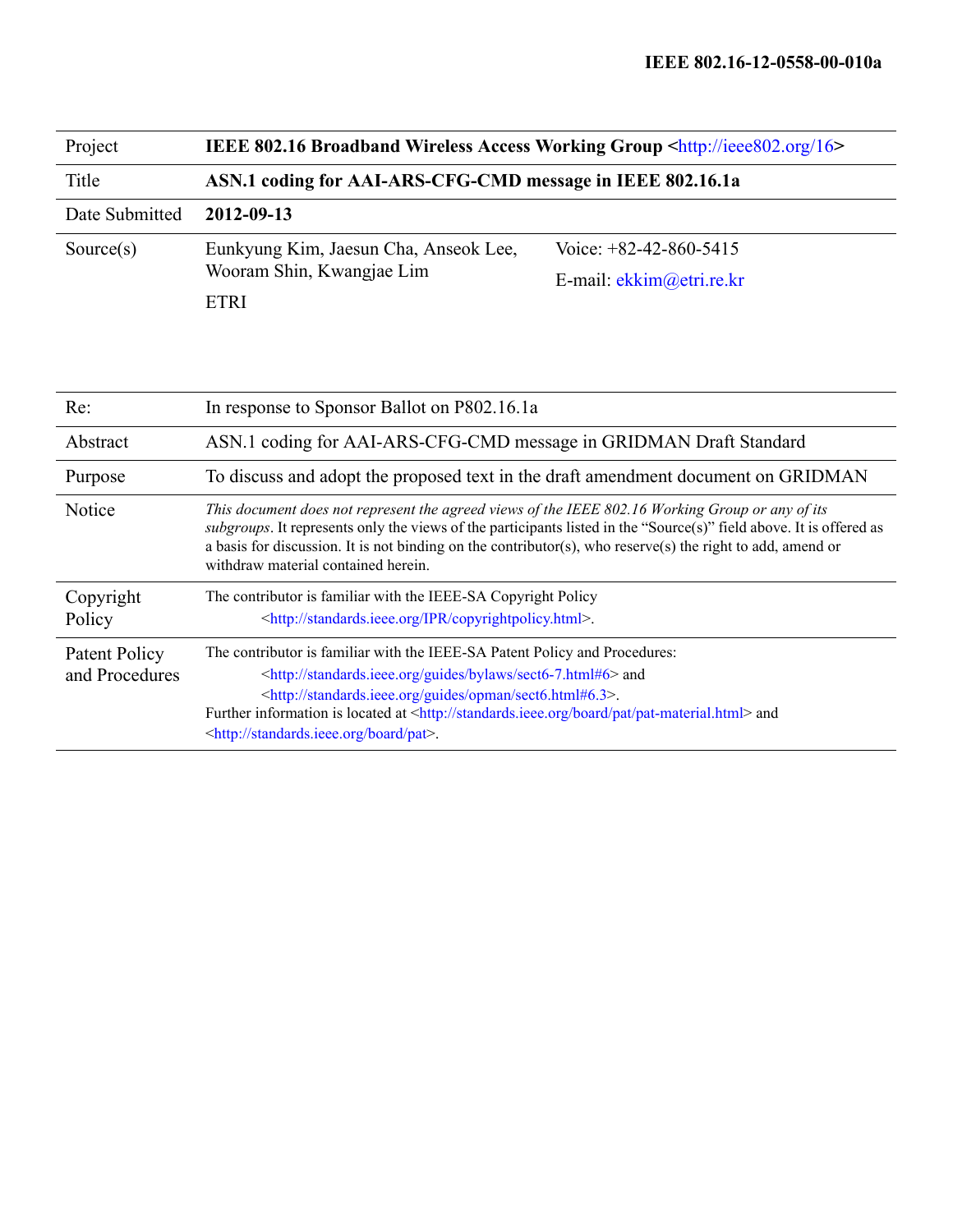# **ASN.1 coding for AAI-ARS-CFG-CMD message in IEEE 802.16.1a**

*Eunkyung Kim, Jaesun Cha, Anseok Lee, Wooram Shin, Kwangjae Lim ETRI*

### **1. Introduction**

This document provides ASN.1 encoding for AAI-ARS-CFG-CMD message in P802.16.1a.

#### **2. References**

[1] IEEE 802.16-12-0132-00, GRIDMAN System Requirement Document including SARM annex, January 2012.

[2] IEEE P802.16nTM/D5, Air Interface for Broadband Wireless Access Systems - Draft Amendment: Higher Reliability Networks, June 2012.

- [3] IEEE P802.16.1a<sup>TM</sup>/D5, WirelessMAN-Advanced Air Interface for Broadband Access Systems Draft Amendment: Higher Reliability Networks, June 2012.
- [4] IEEE P802.16<sup>TM</sup>-2012, IEEE Standard for Air Interface for Broadband Wireless Access Systems, August 2012.

[5] IEEE P802.16.1TM-2012, IEEE Standard for WirelessMAN-Advanced Air Interface for Broadband Wireless Access Systems, September 2012.

## **3. Proposed Text on the IEEE 802.16.1a Amendment Draft Standard**

[-------------------------------------Start of Text Proposal---------------------------------------------------]

### *[Remedy: Replace text in line#38-47, page 249, P802.16.1a/D5 by following]*

-- \*-\*-\*-\*-\*-\*-\*-\*-\*-\*-\*-\*-\*-\*-\*-\*-\*-\*-\*-\*-\*-\*-\*-\*-\*-\*-\*-\*- -- Relay Messages

```
-- *-*-*-*-*-*-*-*-*-*-*-*-*-*-*-*-*-*-*-*-*-*-*-*-*-*-*-*-
RelayZoneAllocation ::= SEQUENCE {
     rUCASSB0 BIT STRING (SIZE (3..5)),
     rUCASMB0 BIT STRING (SIZE (3..5)),
     uUCASi BIT STRING (SIZE (1..3))
```

```
}
```

| $STRFOTHRMSActingASRS :: =$<br><b>SEOUENCE</b> |                        |           |
|------------------------------------------------|------------------------|-----------|
| frameConfigurationIndex                        | INTEGER<br>$(0.063)$ , |           |
| fftSizes                                       | BIT STRING             |           |
|                                                | fft2048                | $(0)$ ,   |
|                                                | fft1024                | $(1)$ ,   |
|                                                | fft512                 | (2)       |
|                                                | SIZE<br>$(3)$ )        |           |
| dlCarrierFrequencyBSandRS                      | (0.1023)<br>INTEGER    | OPTIONAL, |
| ulCarrierFrequencyBSandRS                      | (0.1023)<br>INTEGER    | OPTIONAL, |
| dlCarrierFrequencyRSandMS                      | INTEGER<br>(01023)     | OPTIONAL, |
| ulCarrierFrequencyRSandMS                      | (0.1023)<br>INTEGER    | OPTIONAL. |
| superframeNumActionLSB4                        | INTEGER<br>(0.15)      |           |